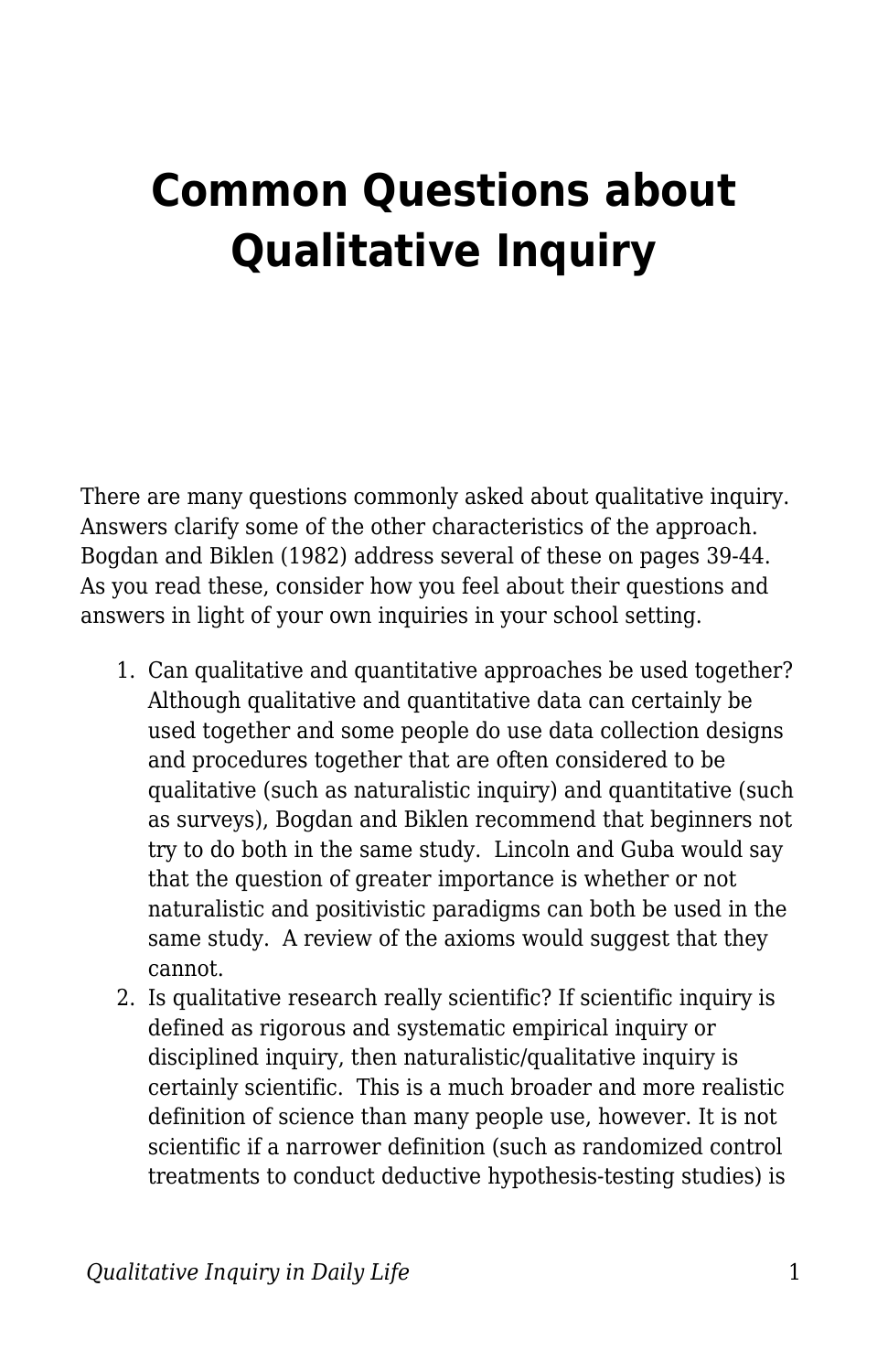used.

- 3. How does qualitative research differ from what other people like teachers, reporters, or artists do? Although a qualitative inquirer may do many of the same things these people do (interview, observe, create, write, etc.) they would do their work for different reasons and they would follow the principles of disciplined inquiry.
- 4. Are qualitative findings generalizable? As indicated above, if generalization means time- and context-free generalizations, which are commonly sought by people using positivistic paradigms, then naturalistic inquiries are not meant to be generalizable. However, if one means that the results of a study may be read by some one and used in their own setting (transferable), then the answer is yes. Qualitative inquiries should be conducted and written so readers can intelligently use the information from them in other settings.
- 5. What about the researcher's opinions, prejudices, and other biases and their effects on the data? Qualitative inquirers acknowledge that they are subjective by nature, as are all people, including all researchers. They claim that our subjectivity is necessary to understand the subjectivity of the people being studied in an inquiry. However, they use a variety of disciplined inquiry controls (discussed in detail in Chapter Five) to attempt to account for their biases and control for their prejudices.
- 6. Doesn't the presence of the researcher change the behavior of the people he or she is trying to study? The problem of observer effect exists in all social research (and probably in the supposed hard sciences as well). Qualitative inquirers seek to overcome this influence by interacting with the people they study as naturally as possible, over long periods of time, without manipulating the situation any more than possible. They also study themselves as the research instrument to try to account for the influence they may be having on the setting.
- 7. Will two researchers independently studying the same setting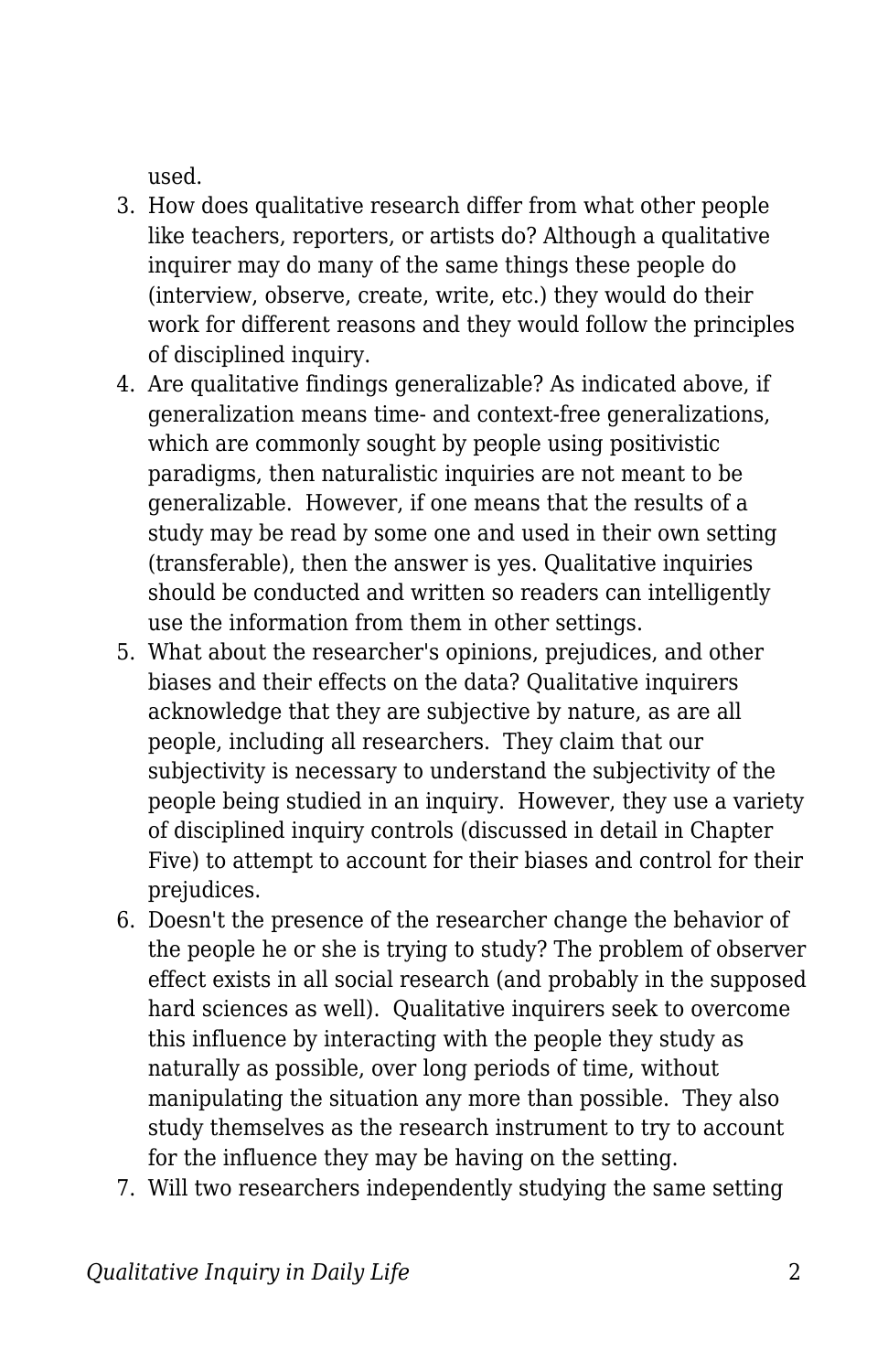or subjects come up with the same findings? Although there would be some concern if two researchers found conflicting results which could not be resolved through negotiations between them, qualitative inquirers expect that two independent researchers would probably look at different things, talk to different people, ask different questions, use different theoretical constructs, and therefore produce different studies altogether. Therefore, they are not likely to come up with the same findings.



Williams, D. D. (2018). *Qualitative Inquiry in Daily Life (1st ed.)*. EdTech Books. Retrieved from https://edtechbooks.org/qualitativeinquiry